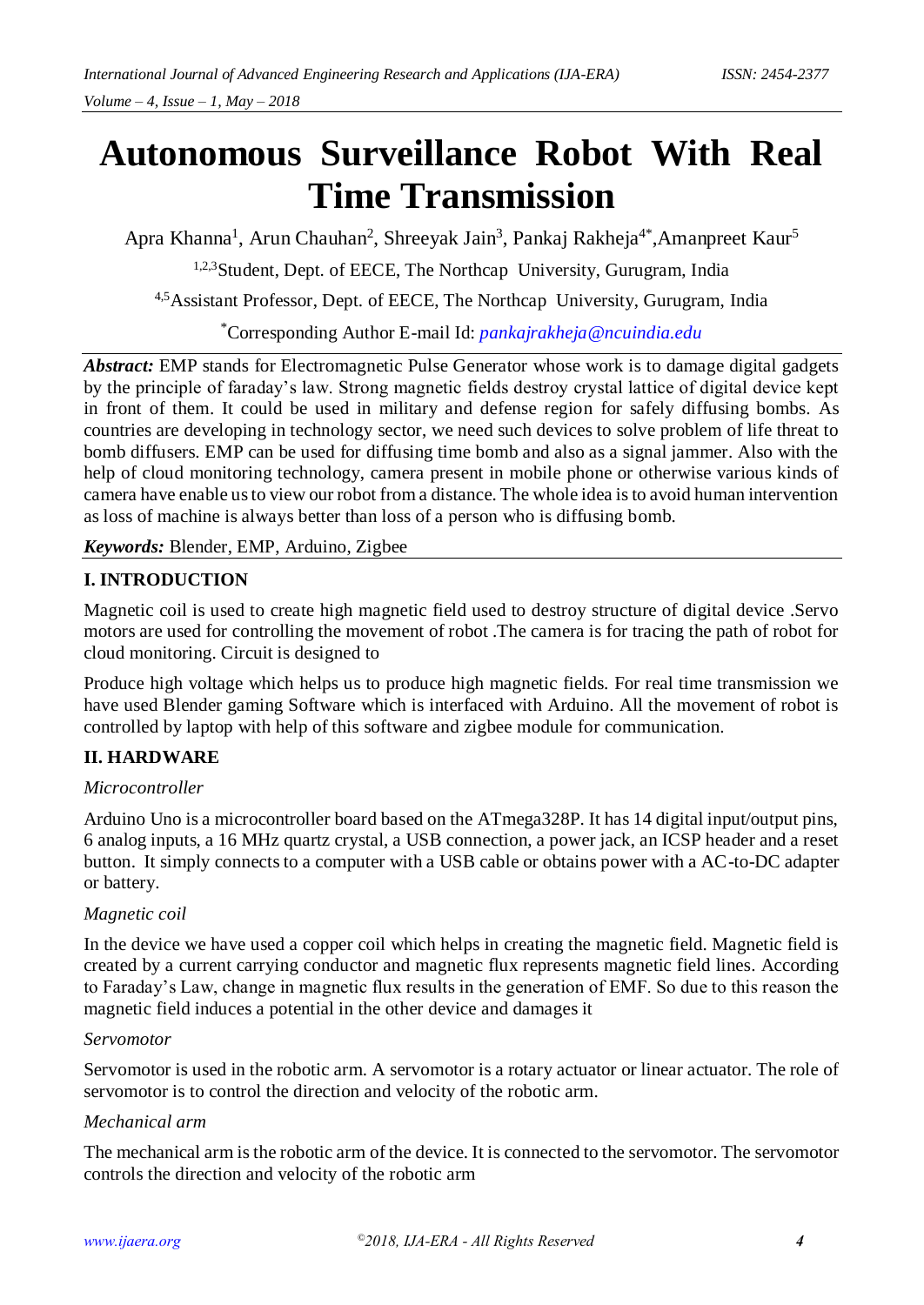

Figure1. Arduino



Figure 2. Servomotors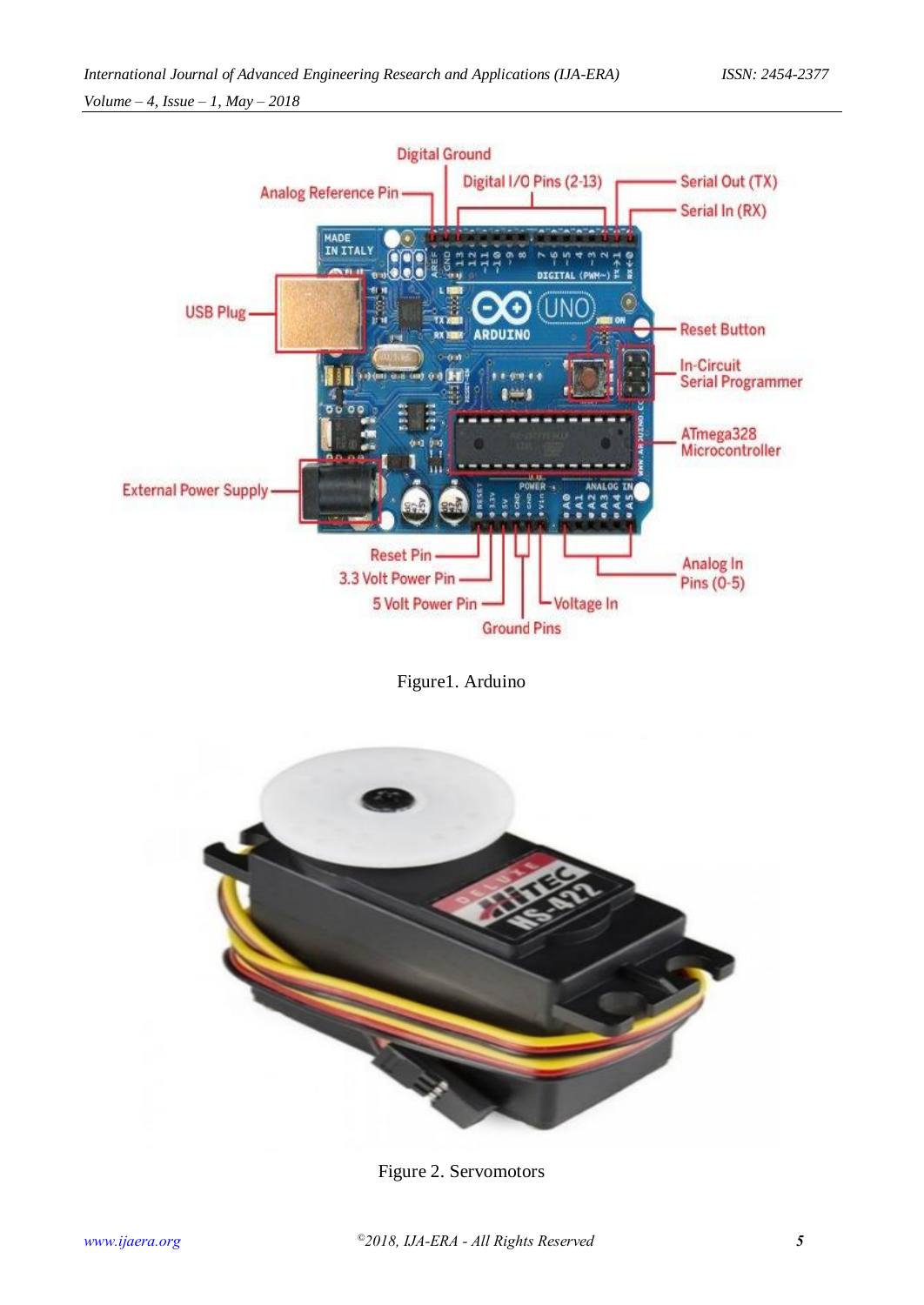# *High voltage converter*

Conversion of very low voltage (3V-6V) to a very high voltage (200kV-400kV) using high voltage converter

## *Relay*

Relay is used to control the on and off state of the EMP. As relay acts like a switch so whenever we switch on the relay, the EMP will also turn on



Figure 3. Relay

# **III. FEATURES OF THE DEVICE**

#### *Real time transmission:*

Due to the trending technology of cloud monitoring, we can give the instructions to the device by being present at another place. We have used micro-controller for fulfilling this purpose.

## *Remotely controlled:*

The person doesn't need to be present over the place ,the life of the person can be saved. We can control the device through mobile.

## *Portable:*

We can carry it anywhere we want. Even if the digital equipment is far away , it can diffuse the equipment after reaching the place.

## *Damage the digital equipment:*

The two ends of boost converter comes in contact with copper coil to produce magnetic field which in turn destroy structure of electrical devices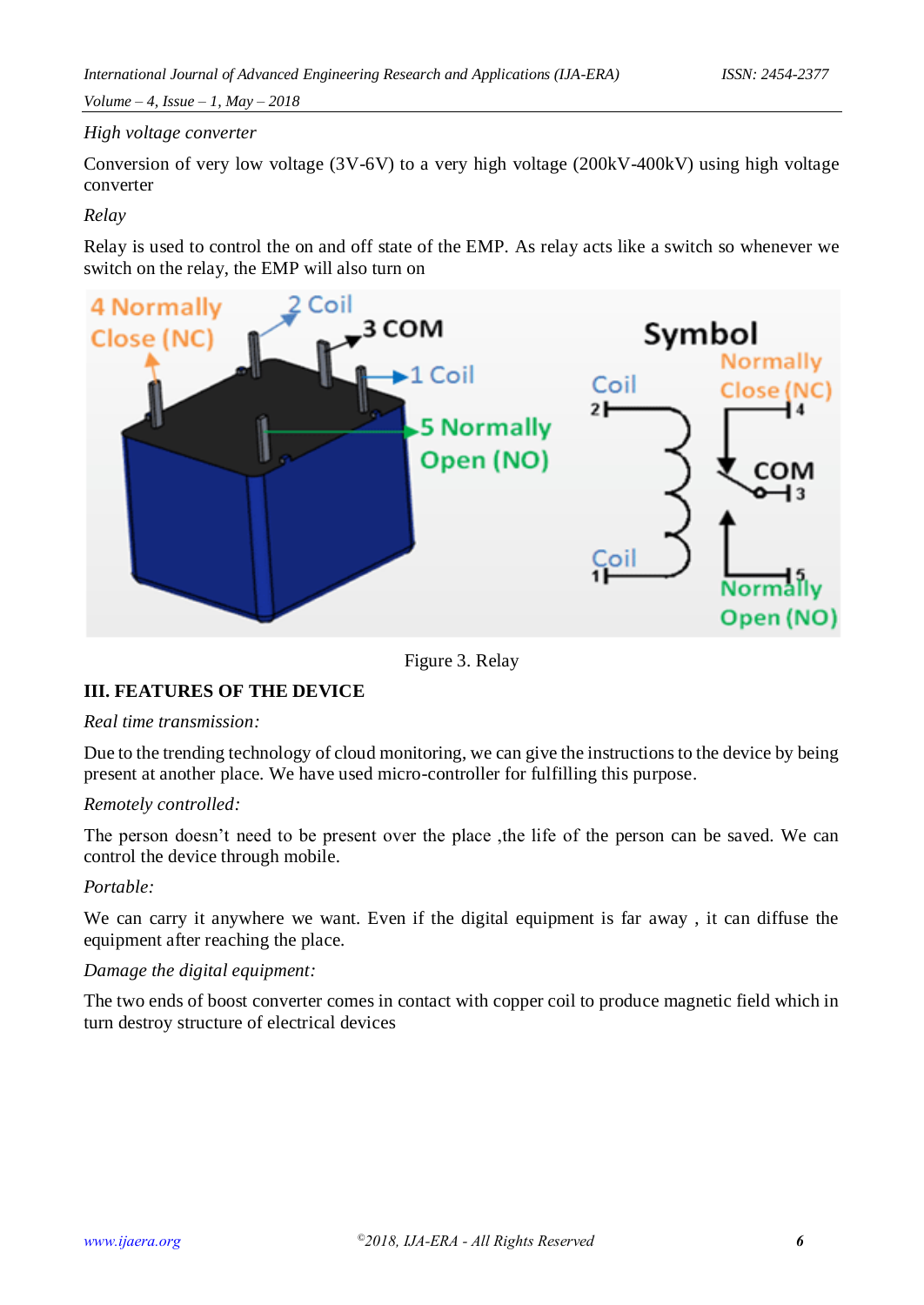*Volume – 4, Issue – 1, May – 2018*

# **IV. DESIGN OF THE DEVICE**



Figure 4. Layout of device

- 
- 
- 
- 
- 1. Battery 5. Robotic arm
- 2. High voltage converter 6. Remote controlled robot
- 3. Relay 7. Mobile or Camera
- 4. Arduino Uno 8. Magnetic coil

# **V. WORKING**

The robot is released in the range of the bomb. From there we control the robot using cloud monitoring system. The microcontroller is providing the wireless signals for controlling the direction and movement of the robot. Also a Mechanical arm is connected to the robot. The main coil is connected to that arm so that as soon as the user see the bomb on our monitoring system, the bot will be placed correctly on its position and the arm is moved down with the help of high torque servo motor. The servo motor is connected to the microcontroller which is getting instructions wirelessly by the user. As soon as the above procedure completes, the user sitting outside gives the microcontroller the command to provide signal to the pin to which the relay is connected. The relay is further connected to the high voltage converter which provides voltage to the coil connected to it attached on the robotic arm. Relay turns on the high voltage converter for a period of time. The step up generator induces voltage in the coil because of which the magnetic field generates around the coil. The magnetic field generated is so strong that is changes the crystal lattice structure of the bomb hence diffuse the bomb

# **VI. APPLICATIONS**

- 1. Destroy any type of electronic gadgets near the Centre.
- 2. It can be used to diffuse different types of digital bombs.
- 3. Specially designed for military purpose.
- 4. It can be used as a network jammer

## **VII. CONCLUSION**

The idea is to limit human intervention and use cloud monitoring in efficient way. Boost converter allows us to induce voltage in copper coil and with hit and trial method the gap between them is adjusted to produce electromagnetic induction fields.